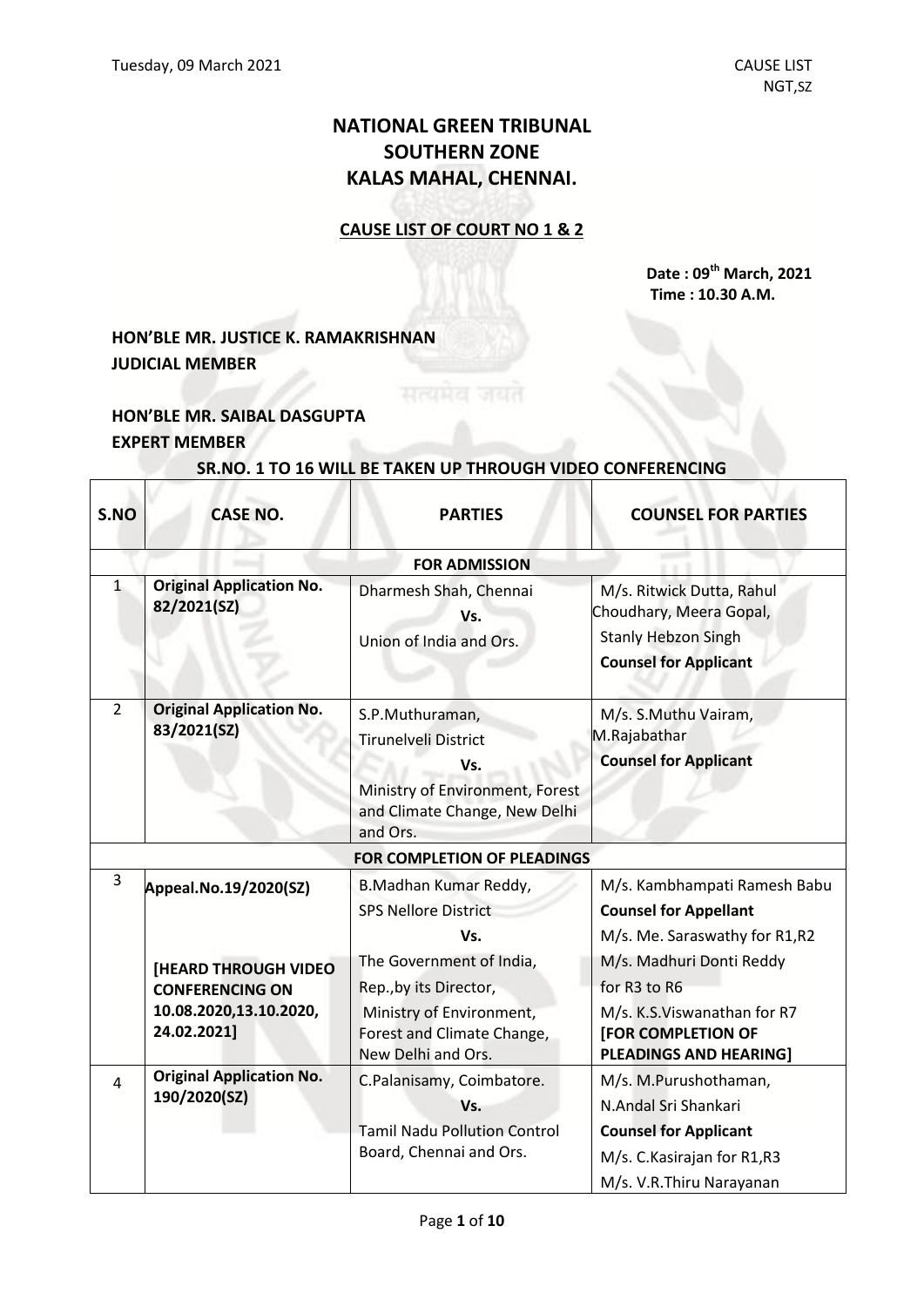|                | <b>[HEARD THROUGH VIDEO</b><br><b>CONFERENCING ON</b><br>05.10.2020,19.02.2021,<br>25.02.2021]                                                    |                                                                                                                                                                                  | for R2, R4, R5<br>M/s. Sai Sathya Jith,<br>Pon. Viveka for R6<br>[FOR COMPLETION OF PLEADING,<br><b>CONSIDERATION OF REPORT AND</b><br><b>OBJECTION]</b>                                                                                                                                                                                                                                                                                                                                                                                                                     |
|----------------|---------------------------------------------------------------------------------------------------------------------------------------------------|----------------------------------------------------------------------------------------------------------------------------------------------------------------------------------|------------------------------------------------------------------------------------------------------------------------------------------------------------------------------------------------------------------------------------------------------------------------------------------------------------------------------------------------------------------------------------------------------------------------------------------------------------------------------------------------------------------------------------------------------------------------------|
|                |                                                                                                                                                   | <b>FOR REPORT</b>                                                                                                                                                                |                                                                                                                                                                                                                                                                                                                                                                                                                                                                                                                                                                              |
| 5              | <b>Original Application No.</b><br>299/2013(SZ)<br><b>[HEARD THROUGH VIDEO</b><br><b>CONFERENCING ON</b><br>20.11.2020,22.01.2021,<br>24.02.2021] | <b>Suo Motu</b><br>(Based on news item<br>in the Hindu dated<br>25.10.2013)<br>Vs.<br>The Addl. Chief Secy. to Govt.,<br><b>Environment &amp; Forests</b><br>Department and Ors. | Dr.V.R.Thirunarayanan<br>for R1 R2, R5<br>M/s. P.T.Ramadevi for R3<br>M/s. C. Kasirajan for R4<br>[FOR FILING REPORT]                                                                                                                                                                                                                                                                                                                                                                                                                                                        |
| 6              | <b>WITH</b><br><b>Original Application No.</b><br>164/2014(SZ)<br><b>WITH</b>                                                                     | P. Edwin Wilson,<br>Purasaiwalkam, Chennai<br><b>Vs</b><br>The State of Tamil Nadu,<br>Rep by its Chief Secy.,<br>Chennai and Ors.                                               | M/s. Syed Azam Mohammed<br><b>Counsel for Applicant</b><br>Dr.V.R.Thirunarayanan<br>for R1, R2, R3, R4, & R6, R7<br>M/s. P.T.Ramadevi for R5<br>M/s. Me.Saraswathi for R8<br>M/s. C. Kasirajan for R9<br>M/s. R.Janakiraman for R10<br>M/s.Senthil Kumar for R11<br>M/s. B.Manoharan for R12<br>M/s. Abdul Saleem for R13<br>M/s. D.S. Ekambaram for R14<br>M/s. C.Rameshfor R16<br>M/s. P.Rathenavel, C.Mariappan,<br>M.Ezilarasan & C.Sundaramoorthy<br>for R17, R18<br>M/s. Stanly Hebzon Singh for R19<br>M/s. S.Ratnasabapathy<br>for R20 to R24<br>[FOR FILING REPORT] |
| $\overline{7}$ | <b>Original Application No.</b><br>164/2015(SZ)                                                                                                   | Jawaharlal Shanmugam,<br>Thiruvanmiyur, Chennai.<br>Vs.<br>TNPCB,<br>Represented by its Chairman,<br>Chennai and Ors.                                                            | M/s. M. Velmurugan<br><b>Counsel for Applicant</b><br>M/s. C. Kasirajanfor R1<br>Dr.V.R.Thirunarayanan for R2, R6<br>M/s. Janakiraman for R3<br>M/s. D.Ramesh Kumar for R4<br>M/s. P.T.Ramadevi for R5                                                                                                                                                                                                                                                                                                                                                                       |
|                | <b>WITH</b>                                                                                                                                       |                                                                                                                                                                                  | [FOR FILING REPORT]                                                                                                                                                                                                                                                                                                                                                                                                                                                                                                                                                          |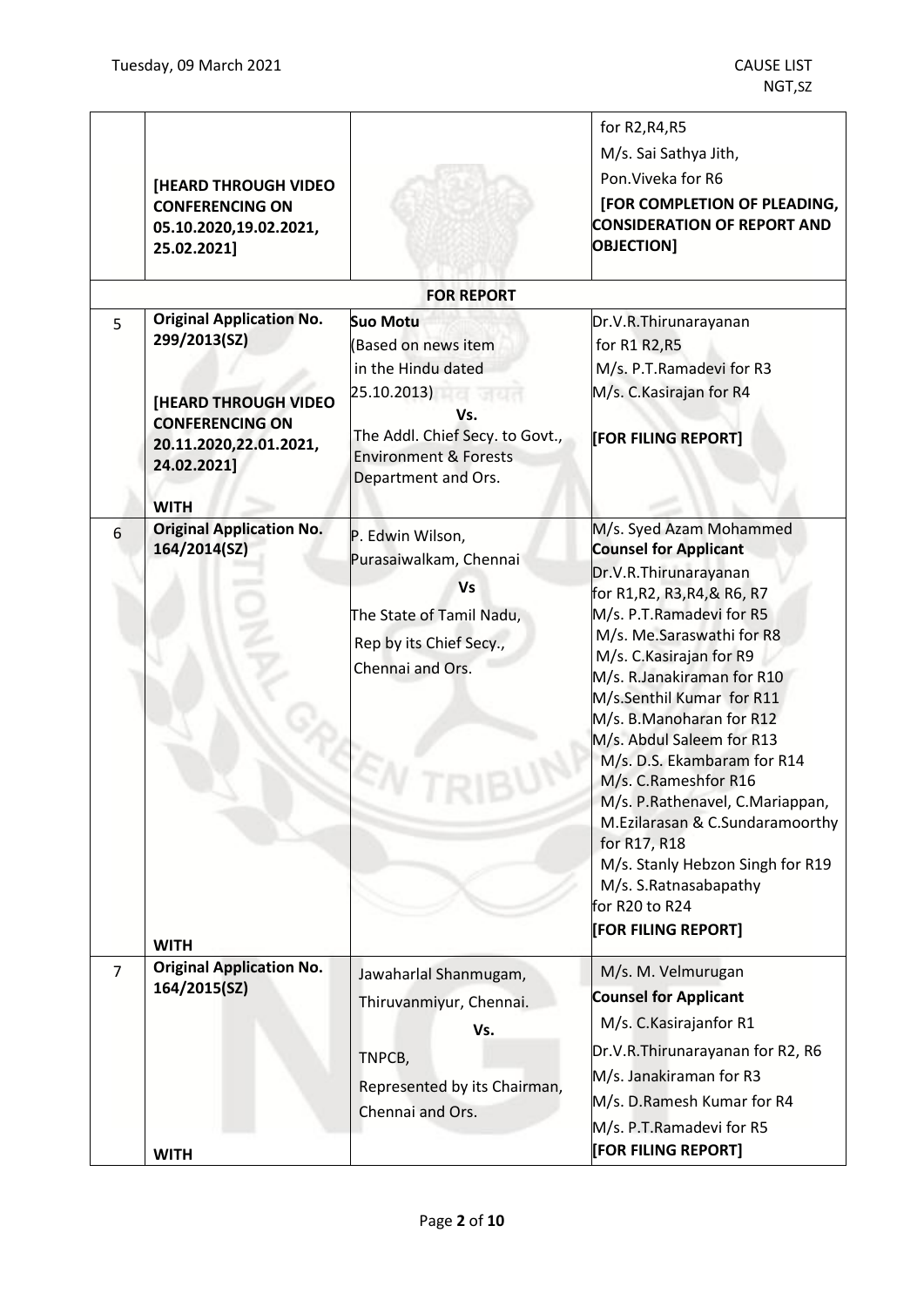$\mathsf{l}$ 

| 8  | <b>Original Application No.</b><br>130/2016(SZ)                                                                                                                                                      | S.Muthumeena,<br>Egmore, Chennai<br>Vs.<br>The Secretary to the<br>Government,<br>PWD, Secretariat,<br>Chennai and Ors.                                                                                                                                               | M/s. Tamizh Law Firm,<br>R.Amardeep<br><b>Counsel for Applicant</b><br>Dr.V.R.Thirunarayanan<br>for R1 to R3<br>M/s. C.Kasirajan for R4 & R5<br>M/s. P.T.Ramadevi for R6<br>M/s. Abdul Saleem for R7                                                                                                                    |
|----|------------------------------------------------------------------------------------------------------------------------------------------------------------------------------------------------------|-----------------------------------------------------------------------------------------------------------------------------------------------------------------------------------------------------------------------------------------------------------------------|-------------------------------------------------------------------------------------------------------------------------------------------------------------------------------------------------------------------------------------------------------------------------------------------------------------------------|
| 9  | <b>Original Application No.</b><br>135/2016(SZ)<br><b>HEARD THROUGH VIDEO</b><br><b>CONFERENCING ON</b><br>15.07.2020,26.08.2020,<br>01.10.2020,09.10.2020,<br>09.11.2020,12.01.2021,<br>05.02.2021] | Dr.C.KSreedharan, IFS (Rtd),<br>Vs.<br>Secretary to Government,<br>Public Works Department,<br>Government of Tamil Nadu,<br>Chennai and Ors.                                                                                                                          | [FOR FILING REPORT]<br>M/s. M.Chandrasekaran<br><b>Counsel for Applicant</b><br>Dr.V.R.Thirunarayanan<br>for R1, R2<br>M/s. Kasirajan for R3<br>M/s. D.Ramesh Kumar for R4<br>[FOR CONSIDERATION OF REPORT]                                                                                                             |
| 10 | <b>Original Application No.</b><br>231/2016(SZ)<br><b>[HEARD THROUGH VIDEO</b><br><b>CONFERENCING ON</b><br>17.06.2020,09.09.2020,<br>28.10.2020,04.01.2021]                                         | <b>Voice of Nature</b><br>Vs.<br>The Government of<br><b>Tamil Nadu</b><br>Department of Environment<br>And Forest, Chennai and Ors.                                                                                                                                  | M/s. C.S.Monica<br><b>Counsel for Applicant</b><br>Dr.V.R.Thirunarayanan for R1, R6<br>M/s. C. Kasirajan for R2,R3<br>M/s. Madhuri Donti Reddy<br>for R5,R7<br>M/s. V.Sanjeevi &<br>K.Muthukumaraswamy for R4<br>M/s. M.R.GokulKrishnan for R9<br>M/s. Abdul Saleem<br>for R10 [TANGEDCO]<br>[FOR SUBMISSION OF FURTHER |
| 11 | <b>Original Application No.</b><br>76/2017(SZ)<br><b>WITH</b><br><b>[HEARD THROUGH VIDEO</b><br><b>CONFERENCING ON</b><br>12.06.2020,20.01.2021]                                                     | <b>Suo Motu</b><br>Proceedings initiated based<br>on the news item Published in<br>"Malayala Manorama News<br>Paper" - Malayalam Edition dated<br>25.03.2017 on the caption<br>"BLACK CITY"<br>Vs.<br>The Chief Secretary<br>Government of Kerala,<br>Kerala and Ors. | <b>ACTION REPORT]</b><br>M/s.E.K.Kumaresan<br>for R1, R2, R3, & R6<br>M/s. VK.RemaSmrithi for R4<br>M/s.K.R.Harin for R5<br>[FOR CONSIDERATION OF<br><b>FURTHER REPORT AND</b><br><b>INDEPENDENT STATUS REPORT]</b>                                                                                                     |
|    |                                                                                                                                                                                                      |                                                                                                                                                                                                                                                                       |                                                                                                                                                                                                                                                                                                                         |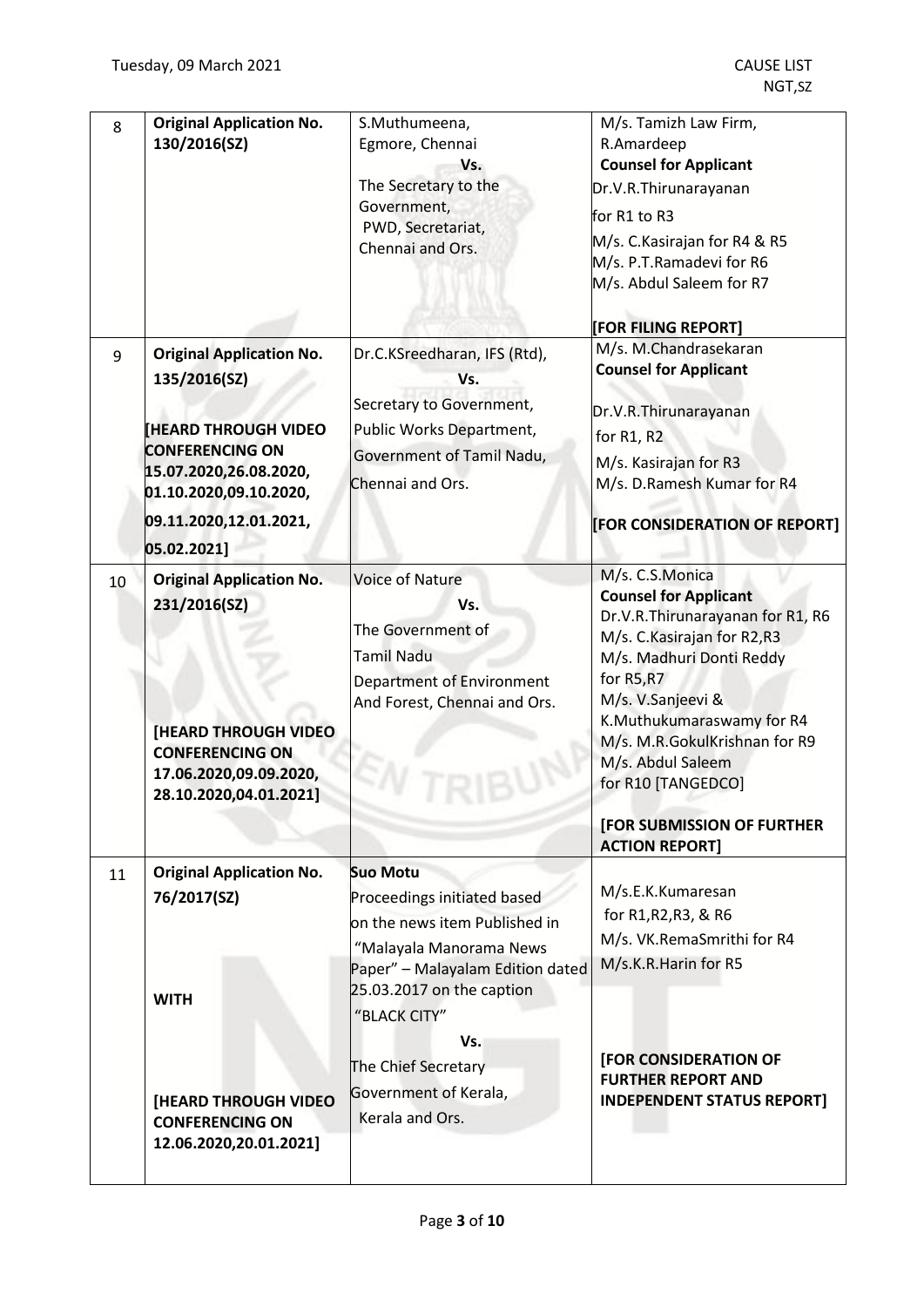| <b>Original Application No.</b><br>259/2017(SZ)<br>&<br>M.A No.<br>209 to 214/2017(SZ)<br><b>[HEARD THROUGH VIDEO</b><br><b>CONFERENCING ON</b><br>12.06.2020,20.01.2021]<br><b>WITH</b> | Lawyers Environmental<br>Awareness Forum(LEAF)<br>Vs.<br>State of Kerala and Ors.                                                                                                                                                                                                      | M/s. Peter T Thomas<br><b>Counsel for Applicant</b><br>M/s. E.K.Kumaresan<br>for R1,R3,R4<br>M/s. VK.RemaSmrithi for R2<br>M/s. D.S.Ekambaram for CPCB<br>M/s. Sandeep Gopalakrishnan<br>for R5<br>[FOR CONSIDERATION OF REPORT] |
|------------------------------------------------------------------------------------------------------------------------------------------------------------------------------------------|----------------------------------------------------------------------------------------------------------------------------------------------------------------------------------------------------------------------------------------------------------------------------------------|----------------------------------------------------------------------------------------------------------------------------------------------------------------------------------------------------------------------------------|
| <b>Original Application No.</b><br>260/2017(SZ)<br><b>HEARD THROUGH VIDEO</b><br><b>CONFERENCING ON</b><br>12.06.2020,20.01.2021]                                                        | Lawyers Environmental<br><b>Awareness Forum (LEAF)</b><br>Vs.<br>State of Kerala and Ors.                                                                                                                                                                                              | M/s. S. Subhashchand<br><b>Counsel for Applicant</b><br>M/s. E.K.Kumaresan for R1, R3& R4<br>M/s.VK.RemaSmrithi for R2<br>M/s. P C.Chacko for R5<br><b>[FOR CONSIDERATION OF</b><br><b>REPORT]</b>                               |
| <b>Original Application No.</b><br>265/2017(SZ)<br>R,<br>M.A.No.216/2017(SZ)<br><b>HEARD THROUGH VIDEO</b><br><b>CONFERENCING ON</b><br>07.07.2020,08.01.2021]<br><b>WITH</b>            | N. G. Soman<br>Vs.<br>Bharat Petroleum Co Ltd.,<br>Kochi and Ors.                                                                                                                                                                                                                      | M/s. K J Sunil<br><b>Counsel for Applicant</b><br>M/s. King & Patridge for R1<br>M/s. Rema Smrithi for R3 & R4<br>M/s. E.K.Kumaresan for R5<br>[FOR CONSIDERATION OF<br><b>FURTHER REPORT]</b>                                   |
| <b>Original Application No.</b><br>17/2021(SZ)<br><b>[HEARD THROUGH VIDEO]</b><br><b>CONFERENCING ON</b><br>25.01.2021]                                                                  | Vipin Nath. A V & Sinu C Jacob<br>Vs.<br>M/s. Bharat Petroleum<br>Corporation Limited and Ors.                                                                                                                                                                                         | Mr. Vipin Nath. A V & Sinu C<br>Jacob<br><b>Applicant In Person</b><br>M/s. King & Patridge for R1<br>M/s. Rema Smrithi for R5<br><b>[FOR APPEARANCE OF PARTIES</b><br><b>AND FOR COUNTER STATEMENT]</b>                         |
| <b>Original Application No.</b><br>18/2020(SZ)<br><b>[HEARD THROUGH VIDEO</b><br><b>CONFERENCING ON</b><br>03.11.2020,04.01.2021,<br>02.02.2021]                                         | The Tribunal on its own motion<br><b>SUO MOTU</b> based on the<br>News item in The New Indian<br>Express, Chennai Edition dt:<br>27.01.2020,<br>"Urapakkam resident's brave<br>death threats, turn cesspool in to<br>lake".<br>Vs.<br>The District Collector,<br>Chengalpattu and Ors. | Dr.V.R.Thiru Narayanan<br>for R1 & R4<br>M/s. C. Kasirajan forR2 & R3<br>[FOR CONSIDERATION OF<br><b>COMPLIANCE REPORT]</b>                                                                                                      |
|                                                                                                                                                                                          |                                                                                                                                                                                                                                                                                        |                                                                                                                                                                                                                                  |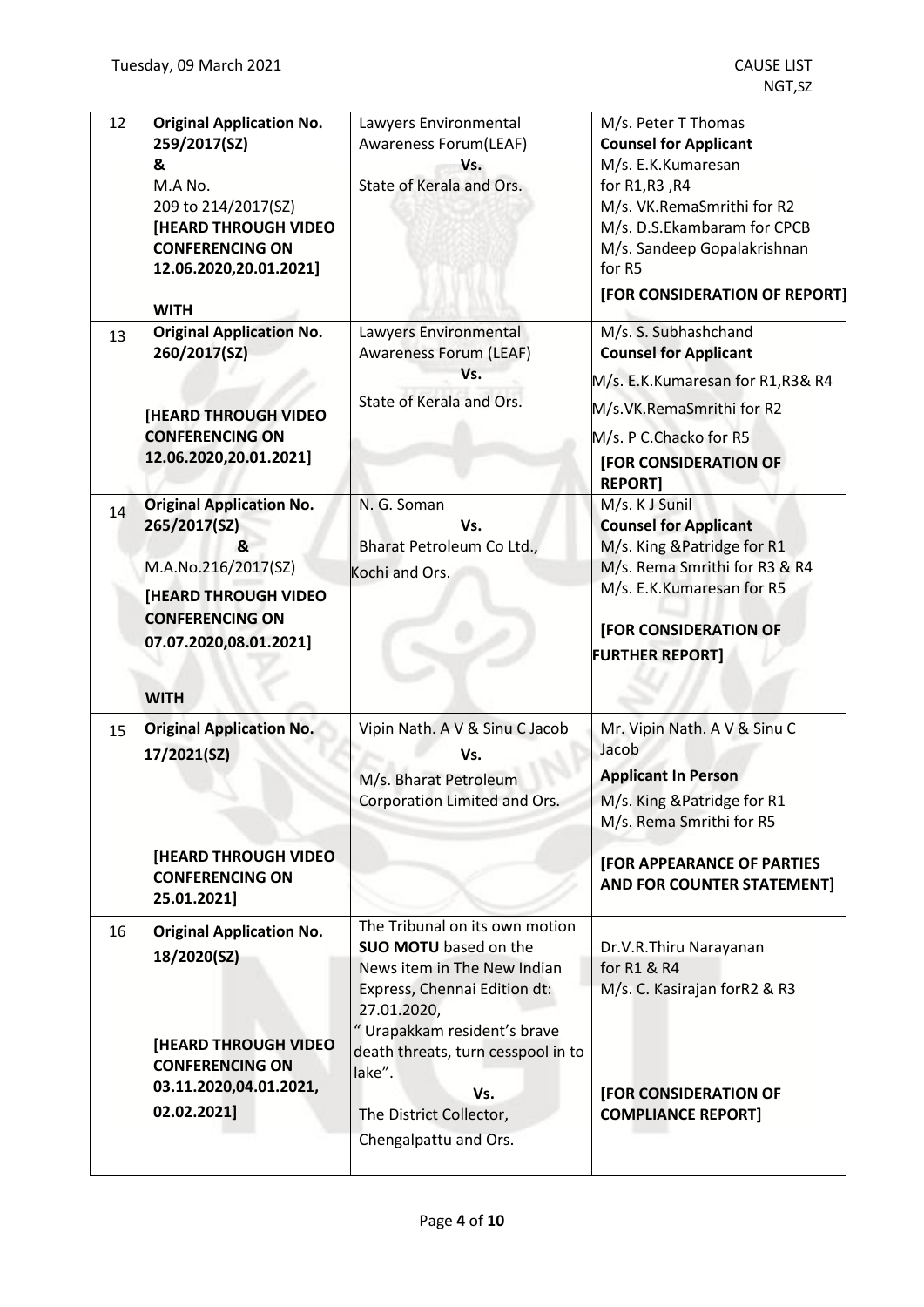|    |                                                                                                                                                                                        | <b>FOR HEARING</b>                                                                                                                                                                                                                          |                                                                                                                                                                                                                        |
|----|----------------------------------------------------------------------------------------------------------------------------------------------------------------------------------------|---------------------------------------------------------------------------------------------------------------------------------------------------------------------------------------------------------------------------------------------|------------------------------------------------------------------------------------------------------------------------------------------------------------------------------------------------------------------------|
| 17 | <b>Original Application No.</b><br>153/2016(SZ)<br><b>[HEARD THROUGH VIDEO</b><br><b>CONFERENCING ON</b><br>15.07.2020,26.08.2020,<br>01.12.2020,11.01.2021,<br>22.01.2021,28.01.2021] | Parayavarana Parirakshana<br>Sangamand anr.<br>Vs.<br>Union of India and Ors.<br>सत्यमय जयत                                                                                                                                                 | M/s. Ritwick Dutta,<br><b>Stanley Hebzon Singh</b><br><b>Counsel for applicant</b><br>M/s. G.M. Syed Nurullah<br>Sheriff for R1 & R2<br>M/s. Madhuri Donti Reddy for R3<br>M/s.L.G.Sahadevan for R4<br>[PART-HEARD]    |
| 18 | Appeal. No.15/2017(SZ)<br><b>[HEARD THROUGH VIDEO</b><br><b>CONFERENCING ON</b><br>28.05.2020,24.08.2020,<br>02.03.2021,04.03.2021]                                                    | N.Shamsul Huda<br>Vs.<br>Union of India and Ors.                                                                                                                                                                                            | M/s. Babu Joseph Kuruvathazha<br><b>Counsel for Appellant</b><br>M/s. G.M. Syed Nurullah<br>Sheriff for R1<br>M/s. E.K.Kumaresan for R2<br>M/s. Vidyalakshmi Vipin for R3<br>M/s.Taaurs Associates for R4<br>[HEARING] |
|    |                                                                                                                                                                                        | SR.NO.19 WILL BE TAKEN UP ON 22.03.2021                                                                                                                                                                                                     |                                                                                                                                                                                                                        |
| 19 | <b>Original Application No.</b><br>45/2019 (SZ)<br><b>[HEARD THROUGH VIDEO</b><br><b>CONFERENCING ON</b><br>04.06.2020,<br>22.07.2020,12.10.2020]                                      | G.S.Mani<br>Vs.<br>The Chairman,<br><b>Tamil Nadu Pollution Control</b><br>Board, Chennai and Ors.                                                                                                                                          | Mr. G.S.Mani<br><b>Applicant in Person</b><br>M/s. C. Kasirajan for R1<br>M/s. P.T.Ramadevi for R2<br>Dr. V.R. Thirunarayanan for R4<br>M/s. T.N.C. Kaushik for R5<br><b>[FOR CONSIDERATION OF</b><br><b>REPORT]</b>   |
|    |                                                                                                                                                                                        | <b>SR.NO.20 WILL BE TAKEN UP ON 26.03.2021</b>                                                                                                                                                                                              |                                                                                                                                                                                                                        |
| 20 | <b>Original Application No.</b><br>133/2020(SZ)<br><b>HEARD THROUGH VIDEO</b><br><b>CONFERENCING ON</b>                                                                                | Tribunal on its own motion<br><b>SUO MOTU</b> based on the News<br>Item in Dinamalar Newspaper<br>Chennai edition dt: 23.07.2020,<br>"Panic due to Gas released out<br>for 15ft height from the pipeline<br>of Natural Gas Company".<br>Vs. | Dr.V.R.Thiru Narayanan<br>for R1, R4, R5, R7<br>M/s. M. Sumathi for R2<br>M/s. P. Jayalakshmi for R3<br>M/s. C. Kasirajan for R6<br>M/s. P.V.S.Giridhar Sai for R8,R9                                                  |
|    | 31.07.2020,20.08.2020,<br>18.09.2020]                                                                                                                                                  | The Chief Secretary to<br>Govt. of Tamil Nadu,<br>Chennai, Tamil Nadu and Ors.                                                                                                                                                              | <b>[FOR CONSIDERATION OF</b><br><b>REPORT]</b>                                                                                                                                                                         |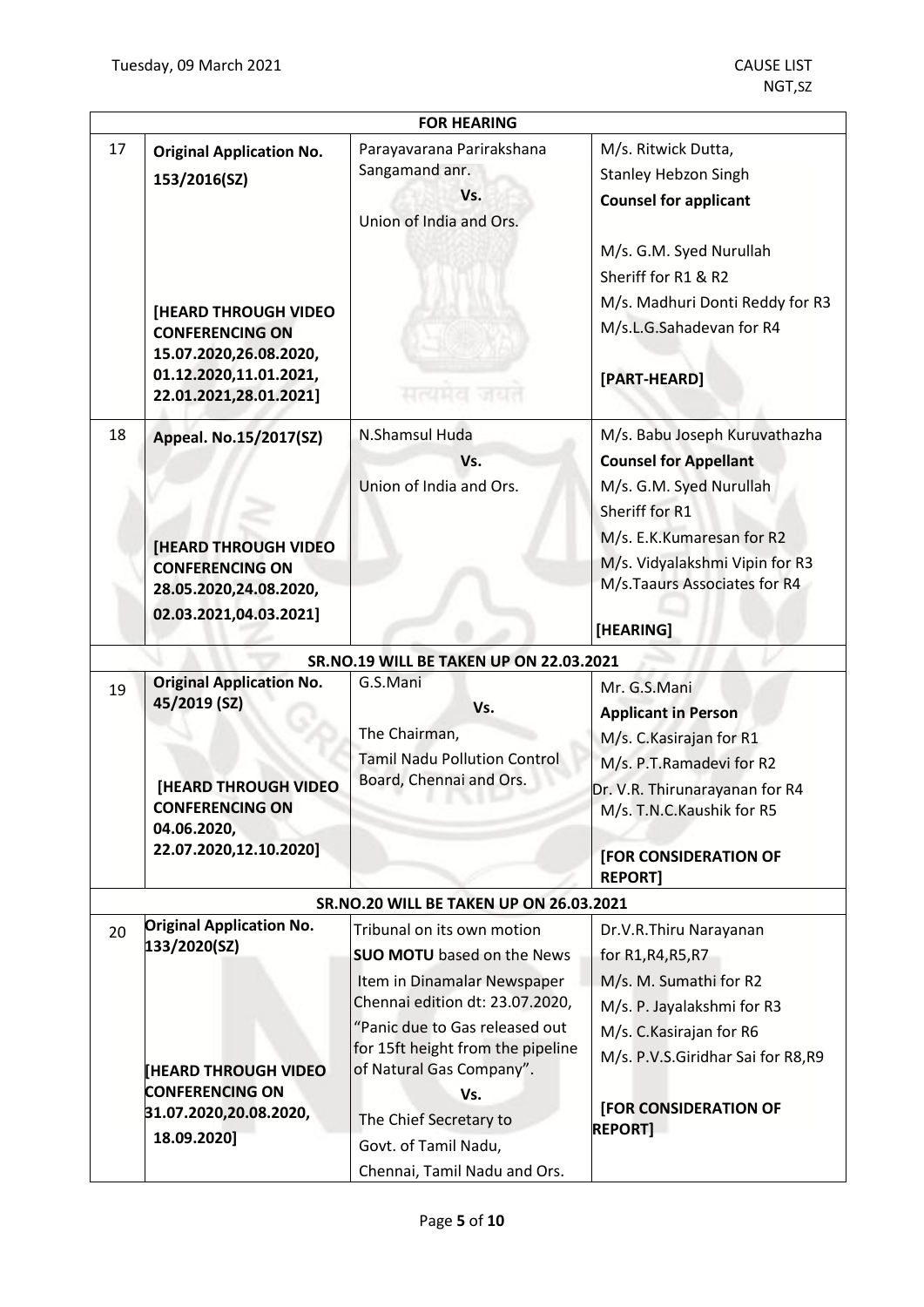|    | SR.NO.21 TO 30 WILL BE TAKEN UP ON 19.03.2021                                                                                                                                          |                                                      |                                                                                                                                                                                                                                                                                                                                                                                                       |  |
|----|----------------------------------------------------------------------------------------------------------------------------------------------------------------------------------------|------------------------------------------------------|-------------------------------------------------------------------------------------------------------------------------------------------------------------------------------------------------------------------------------------------------------------------------------------------------------------------------------------------------------------------------------------------------------|--|
| 21 | <b>Original Application No.</b><br>176/2013(SZ)<br>Earlier O.A. No. 562/2018<br>(PB)<br><b>WITH</b><br><b>[HEARD THROUGH VIDEO</b><br><b>CONFERENCING ON</b><br>22.06.2020,08.07.2020] | V.P.Krishnamoorthy<br>Vs.<br>Union of India and Ors. | Mr. A. Yogeshwaran<br><b>Counsel for Applicant</b><br>M/s. G.Karthikeyan for R1,R9 &<br>R <sub>10</sub><br>Dr.V.R.Thirunarayananfor R2<br>M/s. C. Kasirajan for R3<br>M/s. A.A.V Partners for R4<br>M/s R. Senthil Kumar for R5<br>Mr. M.R Gokul Krishnanfor R7<br>M/s Ramasubramaniam Associates<br>for R6<br>M/s. King & Partridge for R8<br>Mr. D.S.Ekambaram for R12<br>M/s.JayashB.Dolia for R13 |  |
| 22 | <b>Original Application No.</b><br>34/2014(SZ)<br>(Earlier O. A. No.<br>563/2018) (PB)<br><b>WITH</b>                                                                                  | K. S. Jayaraman<br>Vs.<br>The Union of India &Ors.   | M/s. Kandhan Doraisamy<br><b>Counsel for Applicant</b><br>M/s. G. Karthikeyan for R1<br>M/s. M.R Gokul Krishnan for R2<br>M/s S. Ramasubramaniam<br>Associates for R3<br>Dr.V.R.Thirunarayanan<br>for R4<br>M/s. C. Kasirajanfor R5<br>M/s. King & Patridge for R6<br>M/s. A.A.Partners for R7<br>M/s. DuaAssociatesfor R8                                                                            |  |
| 23 | <b>Original Application No.</b><br>35/2014(SZ)<br>(Earlier O. A. No.<br>564/2018) (PB)<br><b>WITH</b>                                                                                  | R.Selvi<br>Vs.<br>The Union of India & Ors.          | M/s. KandhanDoraisamy<br><b>Counsel for Applicant</b><br>M/s. Karthikeyan for R1<br>M/s. M.R Gokul Krishnan for R2<br>M/s S. Ramasubramaniam<br>Associates for R3<br>Dr.V.R.Thirunarayanan<br>for R4<br>M/s. C.Kasirajanfor R5<br>M/s. King & Patridge for R6<br>M/s. A.A.Partners for R7<br>M/s. Dua Associatesfor R8                                                                                |  |
| 24 | <b>Original Application No.</b><br>36/2014(SZ)<br>(Earlier O. A. No.                                                                                                                   | K. Umachandran<br>Vs.                                | M/s. KandhanDoraisamy<br><b>Counsel for Applicant</b>                                                                                                                                                                                                                                                                                                                                                 |  |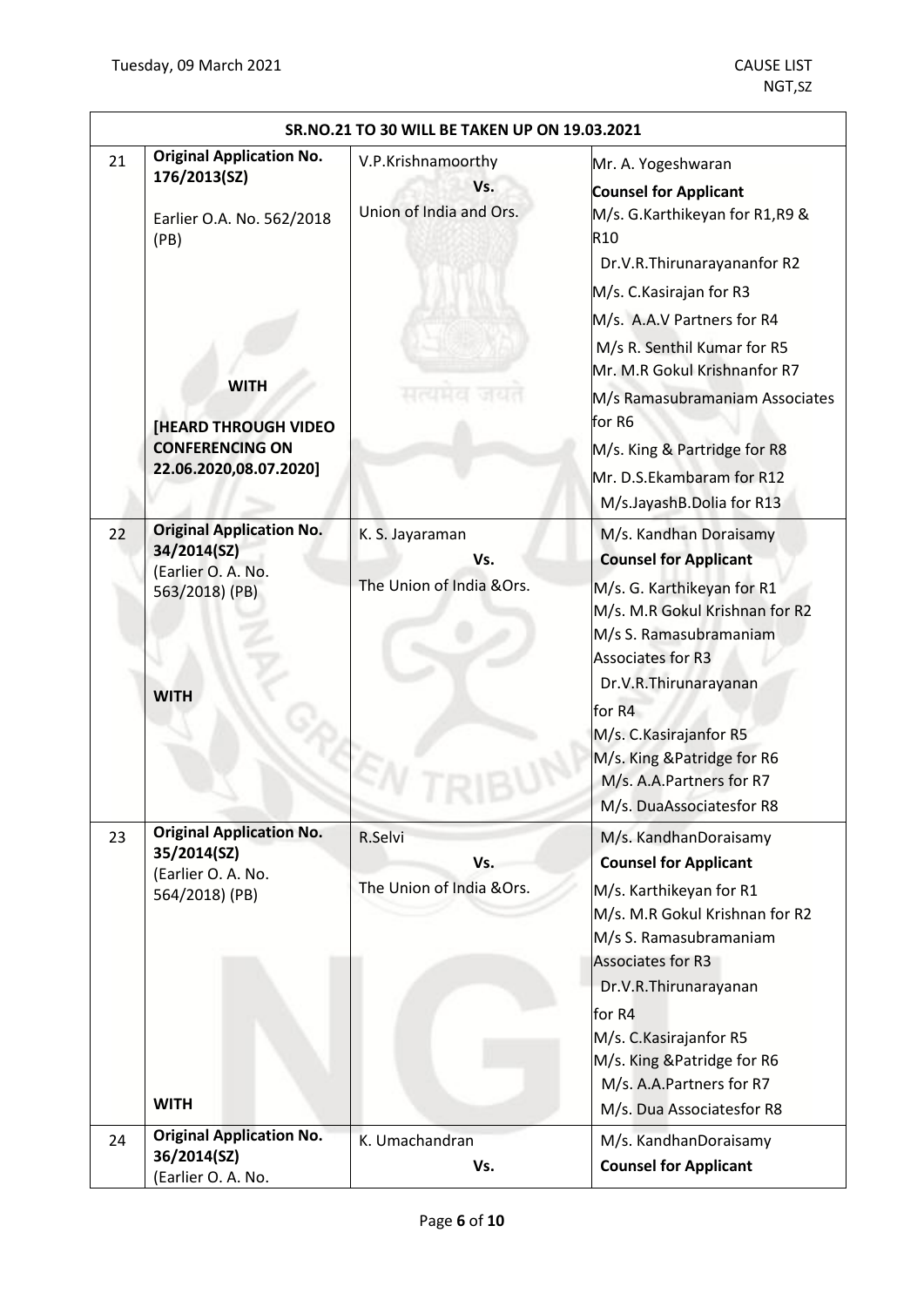|    | 565/2018) (PB)<br><b>WITH</b>                                                                         | The Union of India & Ors.                           | M/s. Karthikeyan for R1<br>M/s. M.R Gokul Krishnan for R2<br>M/s S. Ramasubramaniam<br>Associates for R3<br>Dr.V.R.Thirunarayanan<br>for R4<br>M/s. C. Kasirajanfor R5<br>M/s. King & Patridge for R6<br>M/s. A.A.Partners for R7<br>M/s. DuaAssociatesfor R8                                                           |
|----|-------------------------------------------------------------------------------------------------------|-----------------------------------------------------|-------------------------------------------------------------------------------------------------------------------------------------------------------------------------------------------------------------------------------------------------------------------------------------------------------------------------|
| 25 | <b>Original Application No.</b><br>37/2014(SZ)<br>(Earlier O. A. No.<br>566/2018) (PB)<br><b>WITH</b> | Smt. S. Shanthi<br>Vs.<br>The Union of India & Ors. | M/s. Kandhan Doraisamy<br><b>Counsel for Applicant</b><br>M/s. Karthikeyan for R1<br>M/s. M.R Gokul Krishnan for R2<br>M/s. S.<br>RamasubramaniamAssociates for R3<br>Dr.V.R.Thirunarayanan<br>for R4<br>M/s. C. Kasirajanfor R5<br>M/s. King & Patridge for R6<br>M/s. A.A.Partners for R7<br>M/s. DuaAssociatesfor R8 |
| 26 | <b>Original Application No.</b><br>38/2014(SZ)<br>(Earlier O. A. No.<br>567/2018) (PB)<br><b>WITH</b> | G. Mahesh Kumar<br>Vs.<br>The Union of India & Ors. | M/s. KandhanDoraisamy<br><b>Counsel for Applicant</b><br>M/s. Karthikeyan for R1<br>M/s. M.R Gokul Krishnan for R2<br>M/s S. Ramasubramaniam<br>Associates for R3<br>Dr.V.R.Thirunarayananfor R4<br>M/s C.Kasirajanfor R5<br>M/s. King & Patridge for R6<br>M/s. A.A.Partners for R7<br>M/s. DuaAssociatesfor R8        |
| 27 | <b>Original Application No.</b><br>39/2014(SZ)<br>(Earlier O. A. No.<br>568/2018) (PB)                | Smt. R. Vijaya<br>Vs.<br>The Union of India &Ors.   | M/s. KandhanDoraisamy<br><b>Counsel for Applicant</b><br>M/s. Karthikeyan for R1<br>M/s. M.R Gokul Krishnan for R2<br>M/s S. Ramasubramaniam<br>Associates for R3<br>Dr.V.R.Thirunarayananfor R4<br>M/s. C. Kasirajanfor R5<br>M/s. King & Patridge for R6                                                              |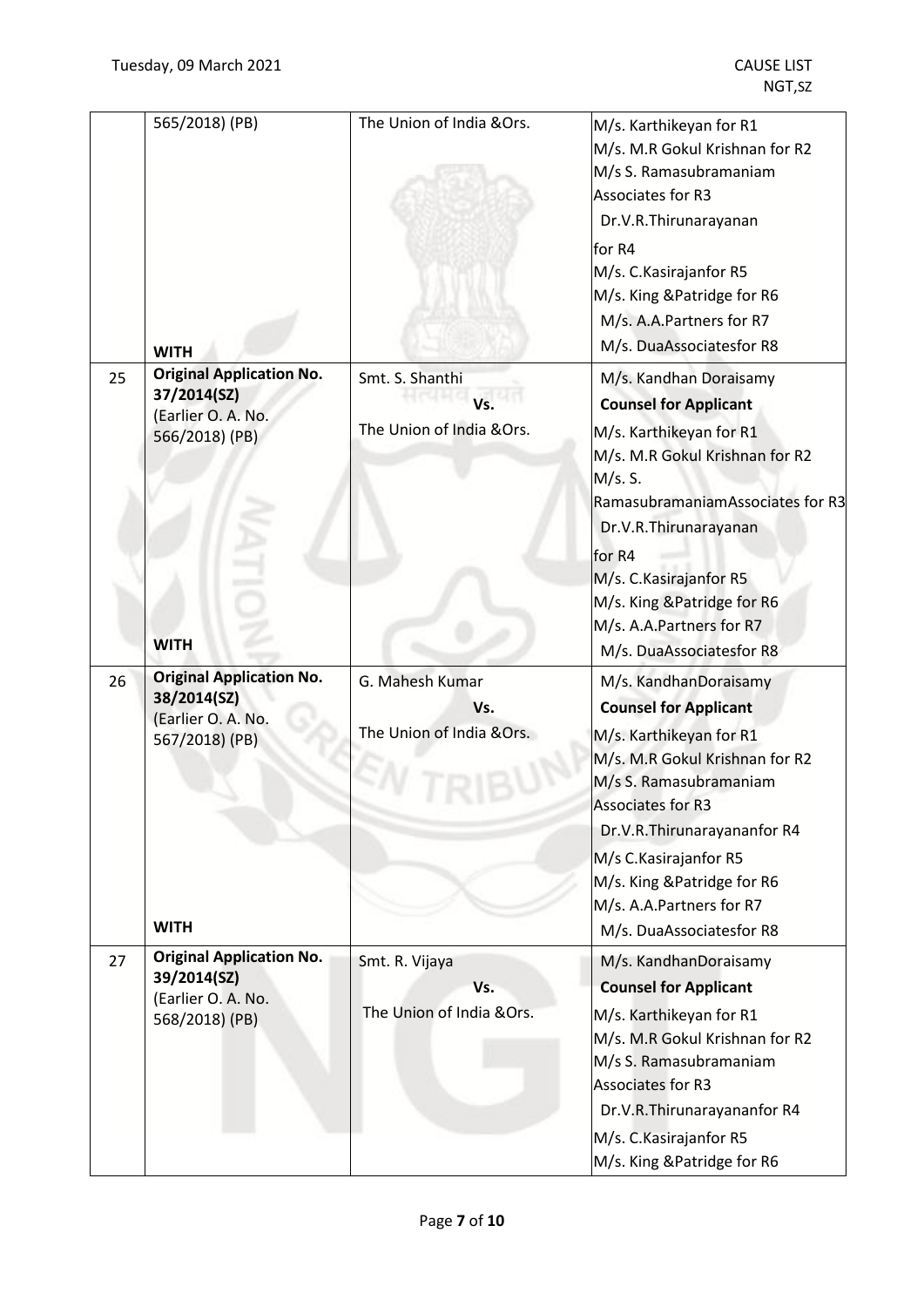| <b>WITH</b>                       |                                                                         |                                                               | M/s. A.A.Partners for R7                                                                                                                                                                                                                                                                                                      |
|-----------------------------------|-------------------------------------------------------------------------|---------------------------------------------------------------|-------------------------------------------------------------------------------------------------------------------------------------------------------------------------------------------------------------------------------------------------------------------------------------------------------------------------------|
|                                   |                                                                         |                                                               | M/s. DuaAssociatesfor R8                                                                                                                                                                                                                                                                                                      |
| 28<br>40/2014(SZ)<br><b>WITH</b>  | <b>Original Application No.</b><br>(Earlier O. A. No.<br>569/2018) (PB) | K. Sampath Kumar<br>Vs.<br>The Union of India &Ors.<br>मत्वमत | M/s. KandhanDoraisamy<br><b>Counsel for Applicant</b><br>M/s. Karthikeyan for R1<br>M/s. M.R Gokul Krishnan for R2<br>M/s S.Ramasubramaniam<br>Associates for R3<br>Dr.V.R.Thirunarayananfor R4<br>M/s. C. Kasirajanfor R5<br>M/s. King & Patridge for R6<br>M/s. A.A.Partners for R7<br>M/s. DuaAssociatesfor R8             |
| 29<br>41/2014(SZ)<br><b>WITH</b>  | <b>Original Application No.</b><br>(Earlier O. A. No.<br>570/2018) (PB) | K. Kamalakannan<br>Vs.<br>The Union of India & Ors.           | M/s. KandhanDoraisamy<br><b>Counsel for Applicant</b><br>M/s. Karthikeyan for R1<br>M/s. M.R Gokul Krishnan for R2<br>M/s.S.Ramasubramaniam<br><b>Associates for R3</b><br>Dr.V.R.Thirunarayanan<br>for R4<br>M/s. C.Kasirajanfor R5<br>M/s. King & Patridge for R6<br>M/s. A.A.Partners for R7<br>M/s. Dua Associates for R8 |
| 30<br>42/2014(SZ)<br>(PB)         | <b>Original Application No.</b><br>(Earlier O. A. No.571/2018)          | G. Purushothaman<br>Vs.<br>The Union of India & Ors.          | M/s. KandhanDoraisamy<br><b>Counsel for Applicant</b><br>M/s. Karthikeyan for R1<br>M/s. M.R Gokul Krishnan for R2<br>M/s. S. Ramasubramaniam<br>Associates for R3<br>Dr.V.R.Thirunarayanan<br>for R4<br>M/s. C. Kasirajanfor R5<br>M/s. King & Patridge for R6<br>M/s. A.A.Partners for R7<br>M/s. Dua Associatesfor R8      |
|                                   |                                                                         | SR.NO.31 WILL BE TAKEN UP ON 17.03.2021                       |                                                                                                                                                                                                                                                                                                                               |
| 31<br>422/2013(SZ)<br>19.10.2020] | <b>Original Application No.</b><br>[ADJOURNED ON                        | L.G. Sahadevan<br>Vs.<br>Union of India and Ors.              | M/s.Yogeshwaran<br><b>Counsel for Applicant</b><br>M/s. M.R.Gokul Krishnan for R1<br>M/s. Abdul Saleem for R2,R3,R4                                                                                                                                                                                                           |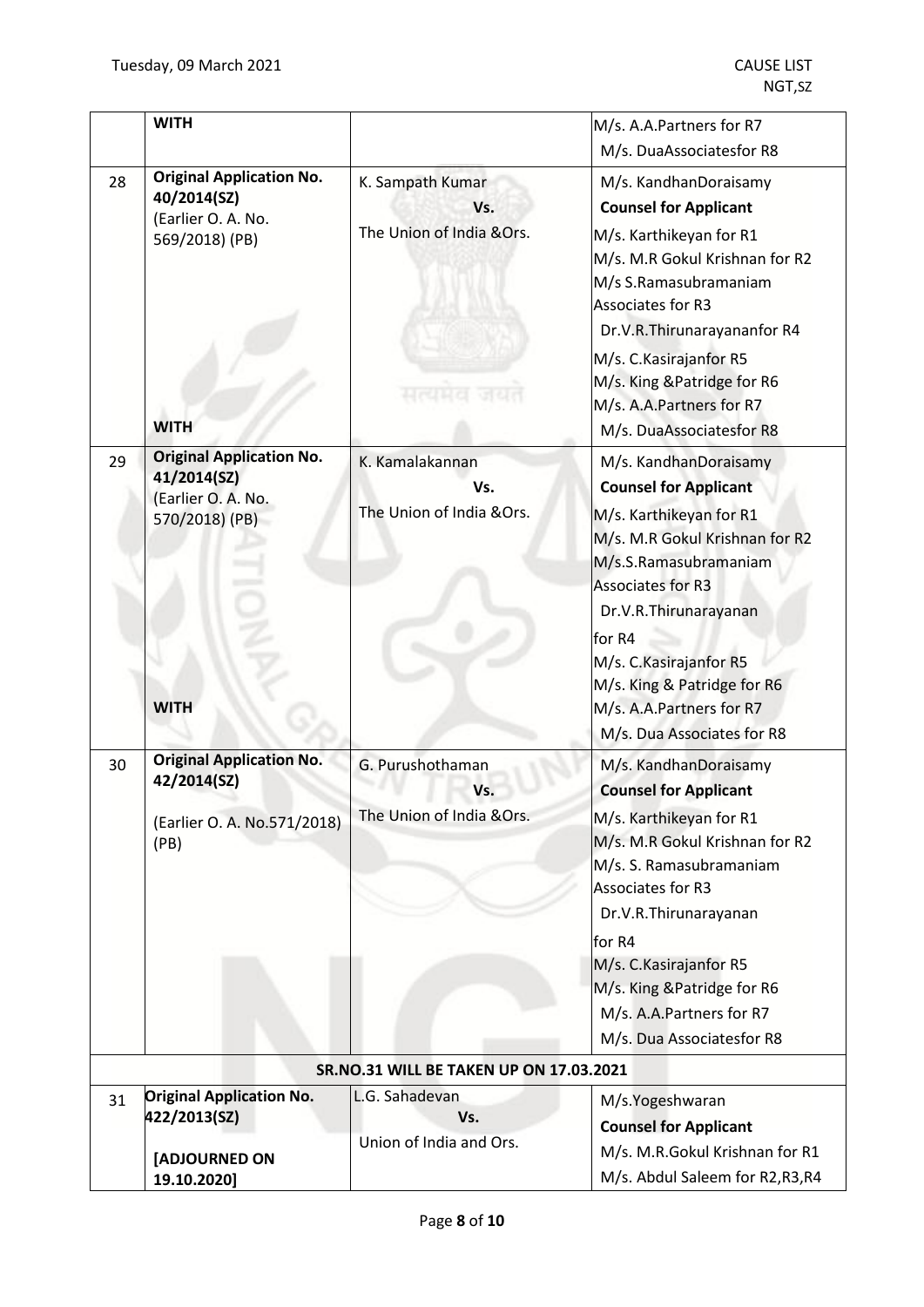|    | <b>IHEARD THROUGH VIDEO</b><br><b>CONFERENCING ON</b><br>15.07.2020,11.09.2020,<br>07.10.2020,12.10.2020,<br>09.11.2020,11.11.2020,<br>05.01.2021,28.01.2021,<br>04.03.2021] |                                                                                           | M/s. S.Ramasubramaniam<br>Associates for R5 & R6<br>Dr. V.R. Thirunarayanan<br>for R7 to R9, R11 & R13<br>M/s. C. Kasirajan for R10<br>[HEARING]                              |
|----|------------------------------------------------------------------------------------------------------------------------------------------------------------------------------|-------------------------------------------------------------------------------------------|-------------------------------------------------------------------------------------------------------------------------------------------------------------------------------|
|    |                                                                                                                                                                              | SR.NO.32 WILL BE TAKEN UP ON 15.03.2021                                                   |                                                                                                                                                                               |
| 32 | <b>Original Application No.</b><br>74/2017(SZ)<br><b>[HEARD THROUGH VIDEO</b><br><b>CONFERENCING ON</b><br>19.05.2020,13.08.2020,<br>11.09.2020,24.09.2020,<br>24.02.2021]   | V.Sankara Subramanian<br>Vs.<br>The State of Tamil Nadu<br>Chennai and Ors.<br>सत्यमव जयत | M/s. S.MuthuVairam<br><b>Counsel for Applicant</b><br>Dr. Thirunarayanan for R1<br>M/s. Syed Nurullah Sheriff for R2<br>M/s. C. Kasirajan for R3<br>M/s. AbithaBanu for R4,R5 |
|    |                                                                                                                                                                              | SR.NO.33 TO 37 WILL BE TAKEN UP ON 22.03.2021                                             |                                                                                                                                                                               |
| 33 | <b>Original Application No.</b><br>19/2019(SZ)<br><b>ADJOURNED THROUGH</b><br><b>VIDEO CONFERENCING ON</b><br>14.07.2020]<br><b>WITH</b>                                     | Rami Reddy Praveen Kumar<br>Reddy<br>Vs.<br>Union of India and Ors.                       | M/s. P. Venkaiah Naidu<br><b>Counsel for Applicant</b><br>M/s. Sarashwathy for R1<br>M/s. Madhuri Donti Reddy<br>for R2 to R6,R9 to R11<br>M/s. A.D.N.Rao for R12             |
| 34 | <b>Original Application No.</b><br>03/2019(SZ)<br><b>WITH</b>                                                                                                                | Vundela Prasad Reddy<br>Vs.<br>Union of India and Ors.                                    | M/s. P. Venkaiah Naidu<br><b>Counsel for Applicant</b><br>M/s. Madhuri Donti Reddy<br>for R <sub>2</sub> to R <sub>7</sub><br>M/s. A.D.N.Rao for R8                           |
| 35 | Appeal No. 21/2018 (SZ)<br><b>WITH</b>                                                                                                                                       | <b>Vundela Prasad Reddy</b><br>Vs.<br>Union of India and Ors.                             | M/s. P. Venkaiah Naidu<br><b>Counsel for Appellant</b><br>M/s. Gokul Krishnan for R1<br>M/s. Madhuri Donti Reddy<br>for R2 to R6<br>M/s. A.D.N.Rao for R7                     |
| 36 | <b>Original Application No.</b><br>22/2018 (SZ)<br>&<br>I.A. No. 06/2019                                                                                                     | GanjikuntaRamayya<br>Vs.<br>Union of India and Ors.                                       | M/s. Syed Sadiq<br><b>Counsel for Applicant</b><br>M/s. Me. Sarashwathy for R1<br>M/s. Madhuri Donti Reddy<br>for R2, R3, R4<br>M/s. A.D.N.Rao for R5                         |
| 37 | <b>Original Application No.</b><br>53/2020(SZ)<br>&<br>I.A No.12/2021(SZ)                                                                                                    | Olympia Grande Apartment<br><b>Owners Welfare Association,</b><br>Pallavaram<br>Vs.       | M/s. Hari Radhakrishnan<br><b>Counsel for Applicant</b><br>M/s. R.Saravana Kumar for R1                                                                                       |
|    | <b>HEARD THROUGH VIDEO</b><br><b>CONFERENCING ON</b>                                                                                                                         | M/s. KSM Nirman Private Ltd.,<br>And Ors.                                                 | M/s. C. Kasirajan for R2<br>M/s. M.R.Gokul Krishnan for R3                                                                                                                    |